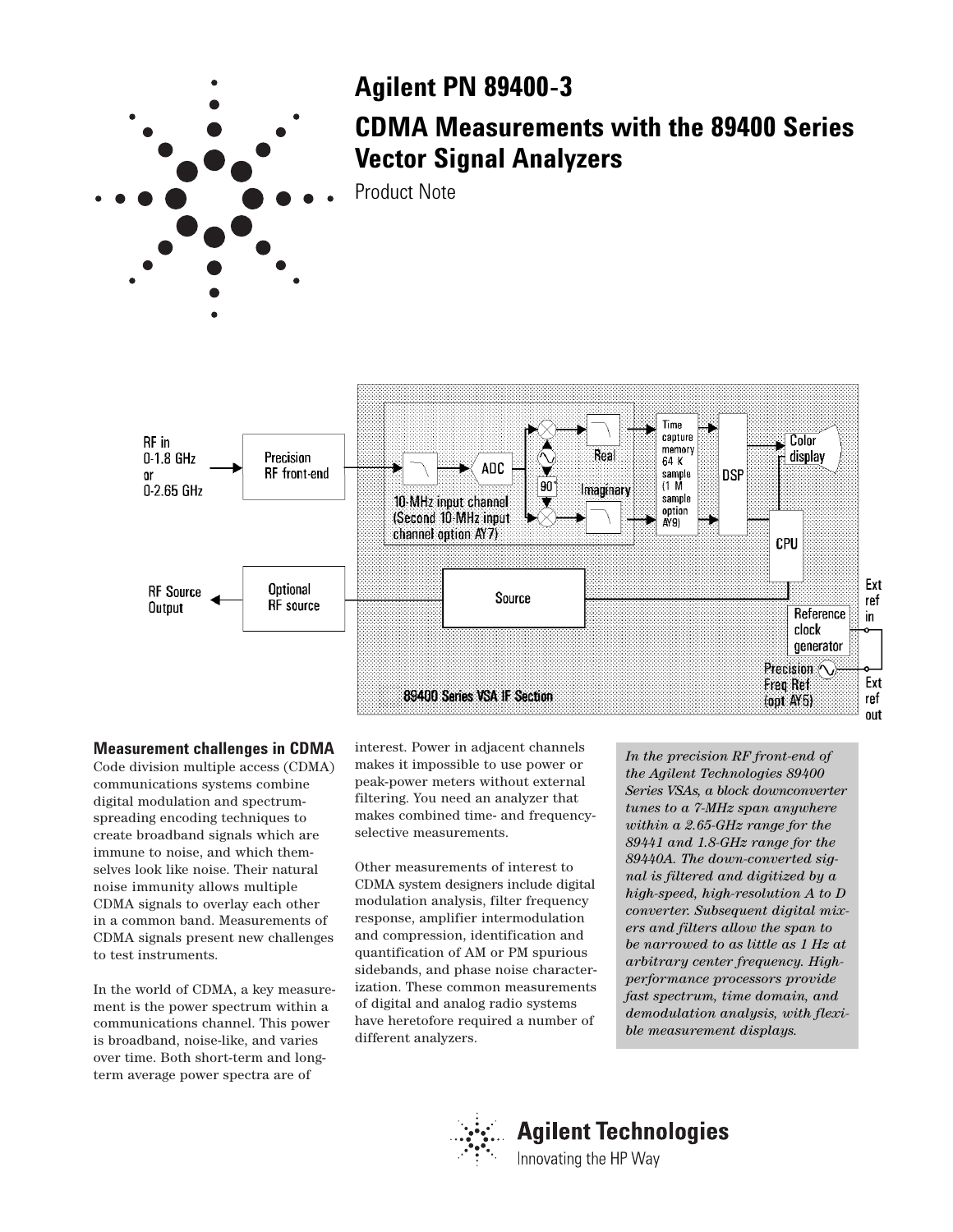The Agilent 89400 Series vector signal analyzers (VSAs) bring to bear on these problems an impressive array of analysis tools. Their primary contribution is the ability to isolate and digitize a frequency band up to 7 MHz wide, in a range of 0 to 2.65 GHz on the 89441A and 0 to 1.8 GHz on the 89440A. (Up to 10-MHz spans are available in baseband mode.) The digitized waveform can be displayed and analyzed in time, the frequency spectrum can be calculated using the fast

# TRACE A: Ch1 Spectrum

Fourier transform (FFT), and intentional or unintentional modulation can be characterized using computed demodulation. (AM, FM, and PM, and optional digital formats can be analyzed.) Markers on the time display can be used to limit the portion of the time record for which the spectrum or demodulation is calculated. Flexible digital filtering eliminates unwanted signals from time and demodulation analyses.



**Figure 1. CDMA spectrum**



These features are all available in the analyzers' vector mode. In scalar mode, multiple spans are pieced together by the analyzers to show spectra with displayed spans of up to 2.65 GHz.

Let's see how these features can be used to make *your* CDMA measurements:

## **Band-limited power measurements**

One class of CDMA measurements for which the 89400 Series VSAs are right at home is power measurements within and adjacent to a CDMA channel. Suppose you were to set up the analyzer in vector mode with a frequency span of 5 MHz, and set the center frequency of the analyzer to the carrier frequency of a CDMA cellular base station. You would see a spectrum display similar to Figure 1.

You are looking at the 1.23 MHz wide CDMA modulation and some adjacent sideband energy. The display would change rapidly due to the pseudorandom nature of a CDMA waveform. To calculate average power over time, you would turn on RMS averaging. The speed of the 89400 Series VSAs allows you to average hundreds of spectra in less than a second and display the result, which will look similar to Figure 2.

The FFT calculation used in the 89400 Series VSAs is like measuring the output power of hundreds of narrowband filters with center frequencies distributed across the span, all operating on the same signal. Because of this, spectrum averages are accurate at all frequency points regardless of power changes during the measurement. By contrast, a swept analyzer calculates the average power at a single frequency at a time, and moves on. If the signal's power changes during the sweep, the resulting average is inaccurate.

Band-power markers allow easy calculation of the power within the 1.23-MHz band. The result is displayed at the lower left of the screen.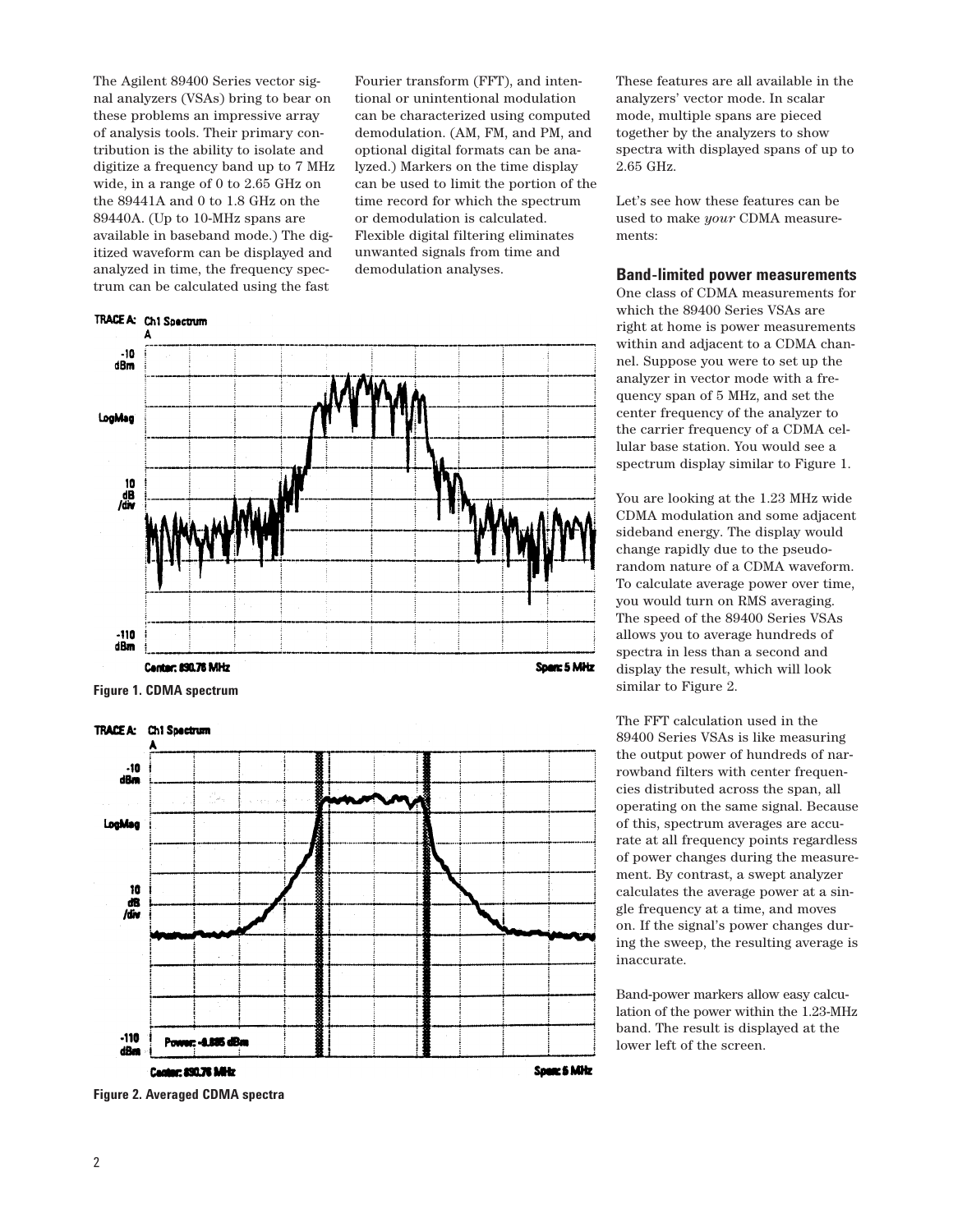The band-power markers can now be moved to a span of 30 kHz centered 750 kHz above or below the CDMA carrier frequency and the power in that band calculated. The ratio of these two band measurements, each normalized to a 1-Hz bandwidth, constitutes an occupied bandwidth test. The 89400 Series VSAs make this test accurately and with ease.

### **Time-variant power measurements**

Another common measurement in CDMA is to observe the power variations of a mobile phone over time. Power in a mobile CDMA phone is gated on and off in 1.25-ms bursts when the data rate is less than the full 9600 bits per second.

To measure the power during such a burst, you set the span of the analyzer to 2 MHz and the center frequency to the channel of interest. Increase the number of measurement points from the default of 401 to 3201. This allows a maximum time record length of 1.6 ms. IF triggering allows the measurement to start based on when the signal energy within the measurement frequency span crosses a threshold. You set the threshold to a few dB below the peak power in the burst and select pre-trigger delay to view the transient. If the analyzer is set to trigger continuously, this trigger setup is interactive, much like setting the triggering on an oscilloscope. After setup, you can set the analyzer to trigger once and retain the data for post-measurement analysis.

Figure 3 shows a split display with the time record on the bottom. The ordinate of the display is the magnitude of the time record in dBm. Note that this is similar to a zero-span measurement done with a swept spectrum analyzer, with an important difference. The 89400 Series VSAs capture all information within the span, and weights it equally. Information outside the span is sharply attenuated. The 3-MHz wide Gaussian resolution-bandwidth filter of a swept analyzer attenuates the CDMA signal at either side of the channel because the filter is not flat, and includes much more out-of-band noise because its rolloff is more gradual. This makes accurate power measurements difficult.

The spot marker on the time display shows peak power versus time. You can also place band-power markers on a time display and display average power during a selected time period.

The markers shown on the time display, called gate markers, demonstrate an important feature of these analyzers: the ability to do time-selective frequency analysis. The spectrum shown on the top of the display consists of the FFT of the data within the gate markers only. This calculation may be windowed with any of the three available windows, or left unwindowed. You can adjust the gate width and position to observe the spectrum before, during, and after the transient. For example, you may wish to position the gate on the transient to see if the spectrum splatters significantly out of the assigned channel during turn-on. In this display the gate is shown well within the CDMA burst, and band-power markers on the top display show the in-channel power.

# **Time capture for analysis of long CDMA transients**

A power control circuit in the mobile unit is required to change its output power in response to a change in the power received from the base station. To measure this power-control

response, which happens over the course of 100 ms, you can use the time capture feature of the 89400 Series VSAs. This simply stores the output of the digitizer and digital filter in memory: up to 1-million samples with the extended capture memory (Option AY9).

You can then analyze any part of the data after capture as if it were your signal source. External triggering allows you to synchronize the start of the time-capture measurement with the increase in base-station power. Then you can look at the mobile transmitted power at any time between the start of the measurement and the end of the captured data. The base-station power is excluded from the measurement because of the digital filtering. For more details on frequency and time-selective measurements, see product note 89400-1 (5091-7194E).

#### **Other system measurements**

CDMA systems consist of digital modulators, filters, amplifiers, oscillators, and a host of other components common to radios, all of which must work together to successfully generate a CDMA signal. If bit- and frame-error tests reveal transmission of the CDMA signal is impaired, the 89400 Series VSAs can help determine if any of these analog components are at fault.



**Figure 3. Measurement of a time-variant CDMA signal, showing peak power versus time on the lower trace and the spectrum of a selected time span on the upper trace.**